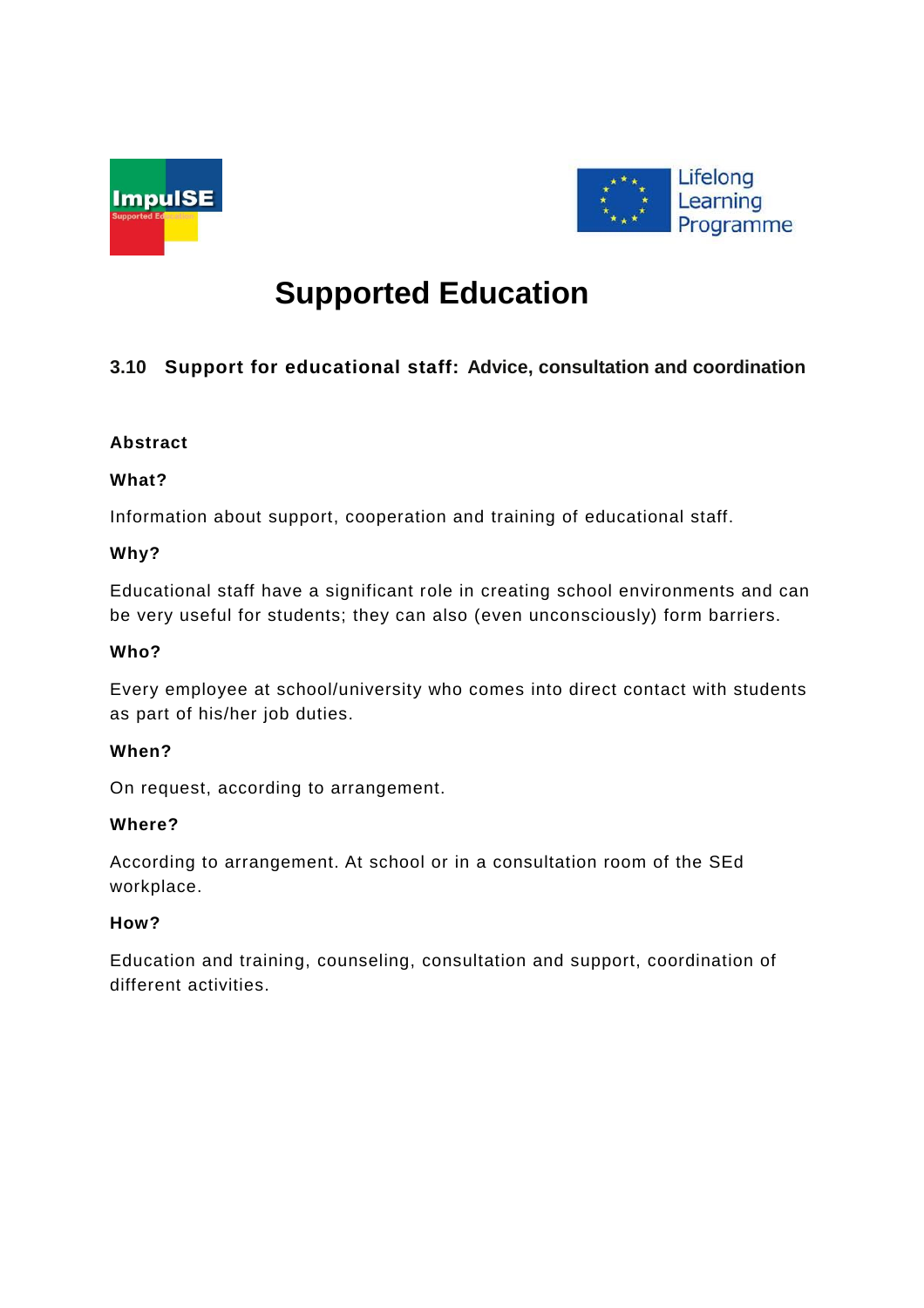#### **Support for educational staff**

Support for educational staff is considered to be an essential and self-evident part of the Supported Education service. The reason is that the staff constitute the basic determining element of the study environment and school atmosphere, influencing the approach to students with disabilities. A person who is acquainted with the sphere of mental health awareness, knowing where to seek advice or help, can cope with persistent prejudice or his/her own fears more easily and shall also be ready to act on behalf of a student with mental health problems.

#### *1. Who are educational staff?*

Educational staff are every employee of a school/university who comes into direct contact with students as part of his/her job duties. Therefore the term pertains to the immediate surroundings of the student—ranging from teachers, tutors, supervisors, leaders of study circles, academic advisors, "study -buddies" (other students helping students with special needs with studying and orientation at the school), to official persons (e.g., vice deans or deputies), to administrative staff (assistants, secretaries of departments, personnel of study department, and so on). They all have their role in creating the school environment and can either be very useful for students or can (even unconsciously) form barriers. All these persons should have, besides other things, basic awareness on topics surrounding mental illnesses. That way, the wrong approach to students so burdened should be reduced, and the provision of appropriate means of support encouraged.

For this reason, we also consider educational staff to be another target group of Supported Education services. If a student is to be helped, it is necessary to work with those in their immediate environment (such as family and friends), including teachers. They spend a lot of time together and education is the point, so the educational staff should be involved and feel supported. Educated, oriented, and supported staff improve the school environment and conditions for students with mental disorders a great deal.

In the context of Supported Education, the educational staff comprise the key partner. The will, willingness, support, responsiveness and effort of the staff in understanding the student's situation and their knowledge of the possibilities that didactics and psychology and school offer in education are the most important resource for students with altered learning abilities or special needs. If the school is not willing to accommodate these students, the default position of other supporting segments of the Supported Education service is significantly weakened and the potential for a student to complete their study decreases.

In order to help bear this responsibility for educational staff faced with a specific problem, the Supported Education workers are here for educational staff as well as for students. They provide them with information and support, and they can manage the situation or, if necessary, mediate with other services or forms of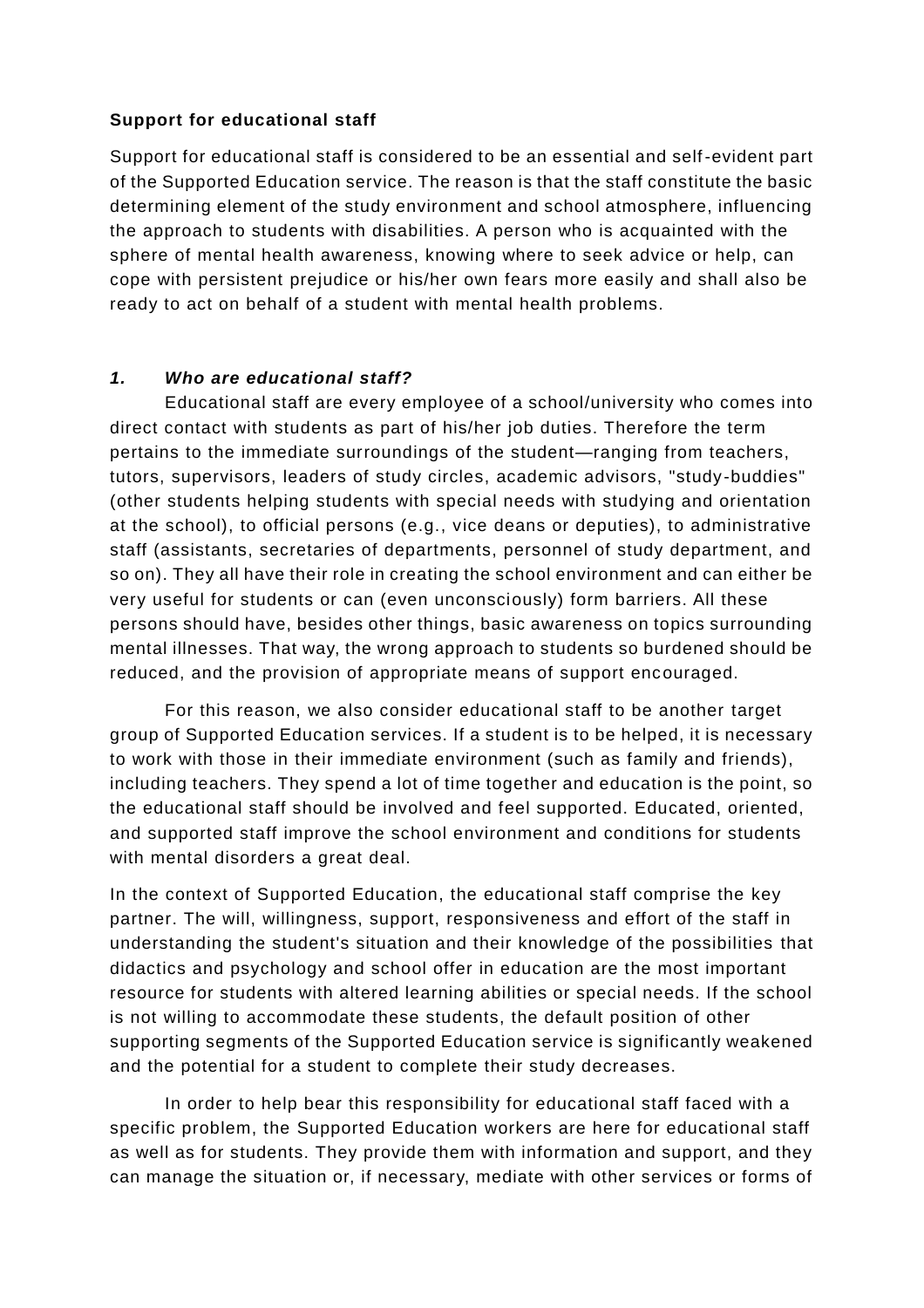support and manage the mutual cooperation of all those involved by so-called case management.

#### *2. What should educational staff know and be able to do?*

The educational staff should have basic mental health awareness and know how this topic is related to working with students. The staff also should know th eir personal limits and capabilities and the facilities of the institution/school.

Educational staff should neither encourage by their own behavior nor tolerate biased opinions about mental illness which often persist in society, and should respect and promote the rights of students, as provided for in the Convention on the Rights of Persons with Disabilities, Article 24 (United Nations, 2015) in particular. Educational staff should know that, in addition to students with physical disabilities or learning disabilities, there are students with limitations caused by mental illness. These students have the same rights as others, the same equal opportunities, and often the same ability to study, but their needs may be different. In order to meet the necessary conditions for study, schools should provide maximum support for students with altered study capabilities and needs (e.g., attendance, grading rules, length of study, ways to be excused from lessons, etc.) and be prepared to deal with alternatives.

The form of support should be based on the specific needs of the student. This does not mean being excused from study requirements, just a reasonable adjustment—for example, in the case of a student with problems of fatigue, which can be caused by medication, not to insist on attendance; negotiating terms for testing and presentations at a time when the student is able to focus; adjusting the time for test processing, etc. The school should make it possible to even up the conditions under which the student has the opportunity to fulfill their study obligations. This should be done in a way that will be useful and meaningful to the specific student: an individual approach is required. Equalizing of conditions only moderates the handicap which the afflicted student has in comparison to ordinary students. The criterion of required knowledge does not change for the student with a mental illness. It is important to distinguish between the content and the form of the curriculum, to discern what it is important for the student to know and not to be attached to a particular way of finding it out. The educational staff should respect the fundamental rights and basic needs of students and not give preference to routine, prejudice and generalized solutions.

Educational and administrative staff should acquire the basic ability to communicate with students about their problems relating to the situation to be resolved, including the topic of mental health. Staff should not be afraid, not dodge, not reject a student's claim for support; they should be specific and not ask for things unrelated to the topic (no snooping); they should hold a positive attitude and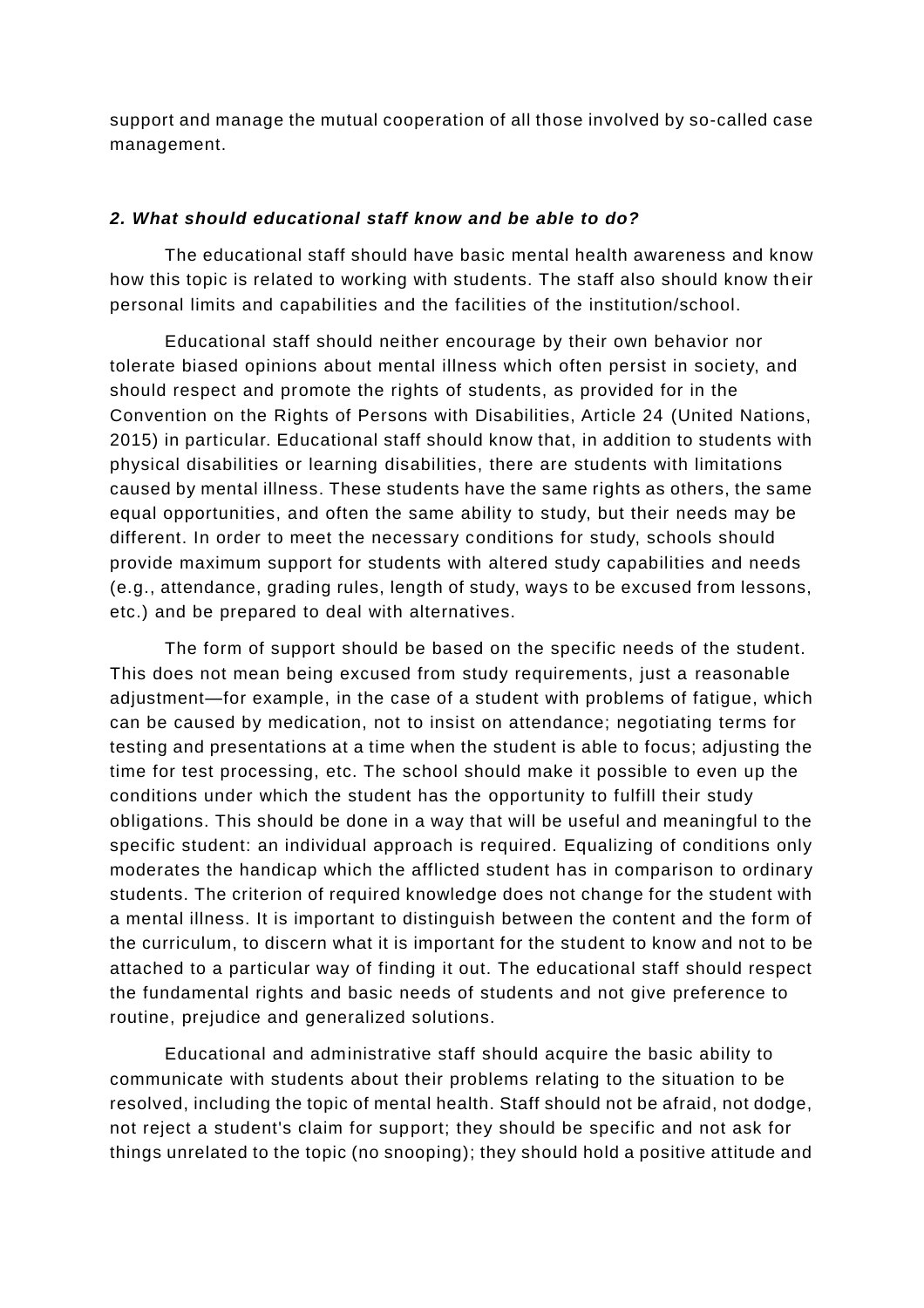offer support; they should be aware of their options and the possibilities of the school, and know to whom to turn for consultation or cooperation.

Basic perceptiveness of the mental health of students (and one's own) is essential. It is important that teachers—and especially key educators (class teachers, supervisors, tutors, etc.)—are attentive to their students, paying attention to unsubstantiated/unexpected/strange transformations or changes in their behavior—for example, a usually cheerful and active student keeps themselves in seclusion and has a high percentage of absenteeism; increased paranoia; distractions from the subject or entering into it with ideas that lack continuity; an otherwise calm student is suddenly lively and brimming with ideas, etc. They should be ready to take the possibility of mental illness into consideration and not be bashful about sensitively asking the student about the changes and offering support or help. They may be one of the first people to point out the changes and give impetus to solving the student's problem.

Educational staff should have clarified how they and their educational institution can accommodate students with difficulties in the area of mental health, and should be aware that they do not have to take care of it all by themselves. They should have a basic knowledge of the services or institutions that could be helpful to students with mental health problems and to which they may refer students. This could be a service inside the school—such as a school counsellor for students with special needs, a school psychologist, a legal or educational counsellor, etc.—or outside—a psychologist or psychiatrist, social services, NGOs, etc. Where a Supported Education service is available, this should be the teacher's first choice, because it does not provide a service only to the students: the teachers and other educational staff may contact it themselves to ask for information or help. In addition to direct support to students with mental health problems, it is equally important for educational staff not to be afraid to consult on the situation discreetly and seek advice, especially at moments of uncertainty or when not feeling safe in the situation. When a person is not certain about what to do, they cannot be helpful or supportive in the right way, if at all.

## *3. What Supported Education services offer to educational staff*

Students have the possibility of requiring from the teacher or study counsellor:

 Support with any difficulties they are experiencing and that affect their performance in school—this may be in the form of mediation of other services, providing contacts for a psychologist, drug counsellor, etc.

 Support in inclusion in the class (e.g. when returning after hospitalization, or when transferring into a new class/school). This includes assistance in coping with the situation and tactfully informing classmates about the illness (but only with the permission of the student).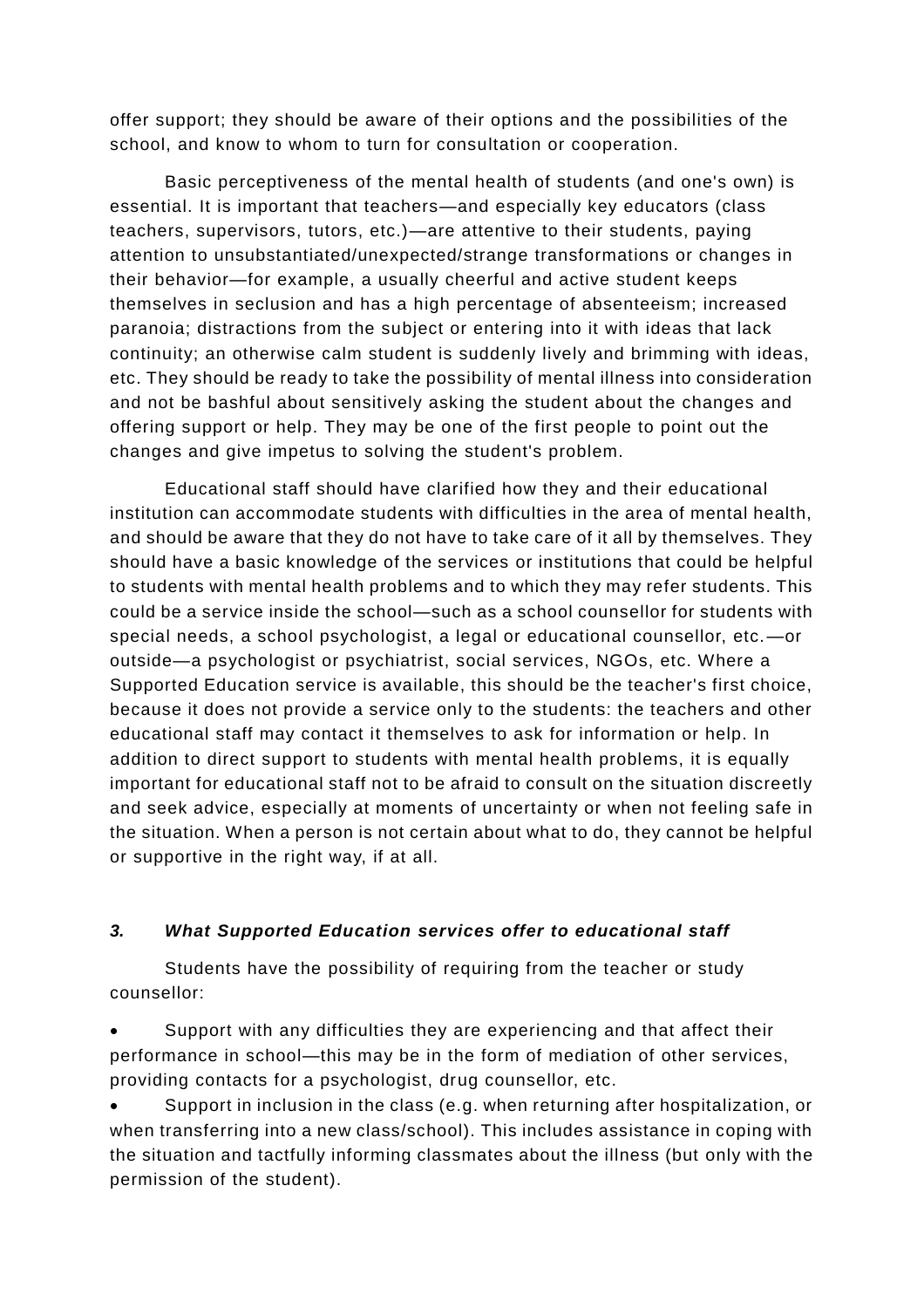Individual support in studying and defining new rules—i.e. discussing the obstacles and limitations caused by the student's mental illness (deteriorated concentration, sleepiness caused by medication, great mental strain during testing, etc.) and setting rules that help to overcome such difficulties (allowing short breaks during the lesson, a different method of testing, etc.). The teacher should discuss these new rules with the school study counsellor and also inform other teachers or classmates, if necessary.

 Help with securing and forming an individual education plan which should enable the fulfillment of school duties, including in the situation when the student's ability to prepare and the performance of school duties are disrupted to a large extent.

Supported Education services offer educational staff education and training in the sphere of mental health, counseling, consultation and support in specific situations, arranging the coordination of experts and their work with the student.

## *A. Education and training*

A Ledovec course (*The Minimum about Mental Health*) is available for schools and teachers dealing with basic questions and problems related to mental health and oriented to the educational environment and the role of the teacher. At the same time, the course introduces the Supported Education service and cooperating supportive network of experts from the fields of health, social services and the educational system, outlining their roles and capabilities, and how, when and whom to contact. A similar course given on the topic of mental health intended for students may assist the teacher to broach this topic in a group or just help to educate the students in this area (primary prevention).

A seminar or training takes place according to demand, in the school space, in a timeframe offered or agreed upon. The recommended minimum duration is two hours. Increasing the length of training also requires increasing the rate of active involvement of the participants. It is necessary to keep enough time for questions at the end and to encourage participants to ask questions throughout the seminar. If the organization has a (student) peer-worker, it is possible to offer their first-hand experience during the seminar.

The basic themes that the seminar should cover are as follows.

- **Mental health and modern society.**
- Statistics of incidence of mental illness in the current (European) population among students, putting emphasis on the age range when mental illness most often occurs.
- Basic overview of the most common and serious mental illnesses.
- Signs and symptoms of psychological problems or mental illness and how it is possible to recognize them in students in the school environment.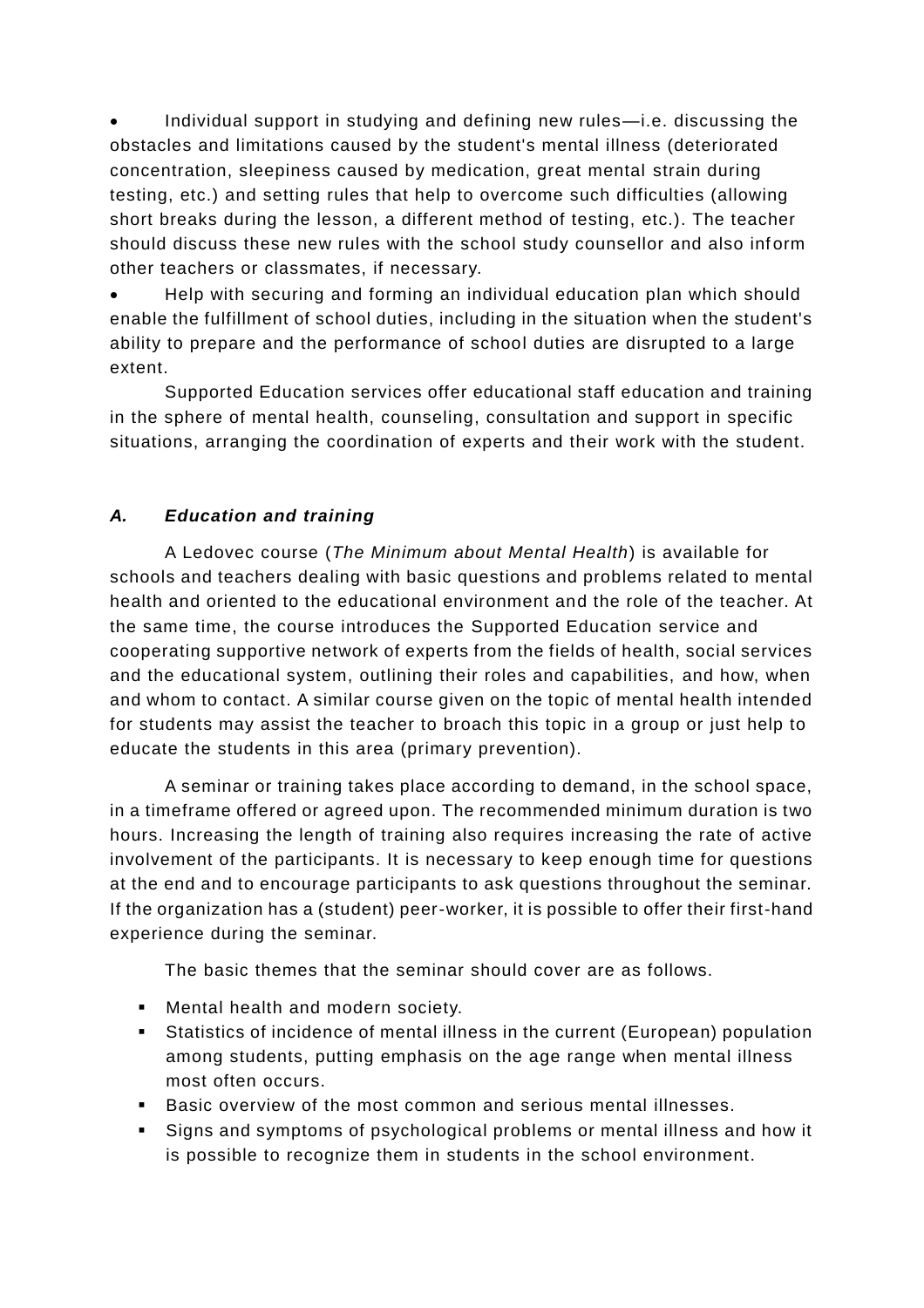- Problems that persons with mental illness struggle with (health, social, or personal problems).
- **Problems that a mentally ill student faces and what impact on the study they** may have.
- What the school and the educational staff can do for such a student and how.
- Who can be contacted and under what circumstances.
- Where to seek information and support as a teacher of a student with mental health problems.

## **Case 1.**

A school teacher contacted the Supported Education service asking for support when a student with a known diagnosis of schizophrenia returned to his class. His last contact with the class was a few months ago during the presence of his psychotic symptoms (an acute manifestation of the illness). The class teacher expressed concern about the atmosphere in class and lessons after the student's return. The students were exposed to the unfamiliar anxiety of what attitude to take toward the classmate: Help him? Ignore him? Avoid burdening him with shared topics? Workers from the Supported Education service visited the class and organized a seminar with discussion; they handed over basic information on the general perspective and the needs of people with schizophrenia in relation to the outside world. The student agreed with the actions taken.

## *B. Counseling*

Counseling is a low threshold way to obtain necessary information in the field of Supported Education when a teacher feels the lack thereof. The service can be contacted by telephone, online (email, etc.), or personally.

Short-term counseling is a service whereby the user is provided with basic support and information that enables them to handle their situation. Counseling takes the form of a non-binding single or repeated dialogue between the user and a Supported Education worker. Counseling can be anonymous: the user need not disclose any information about him/herself. The service is provided in person at a meeting, by telephone, or in writing (email, letter, SMS), and can be used repeatedly.

Counseling can offer, for example:

- Support in finding solutions to specific situations—consultation on the case of a student with mental health problems or mental illness; dealing with stressful situations; communication with students with mental health problems; mental hygiene rules.
- Provision of information and contacts to support programs and services in the locality or region.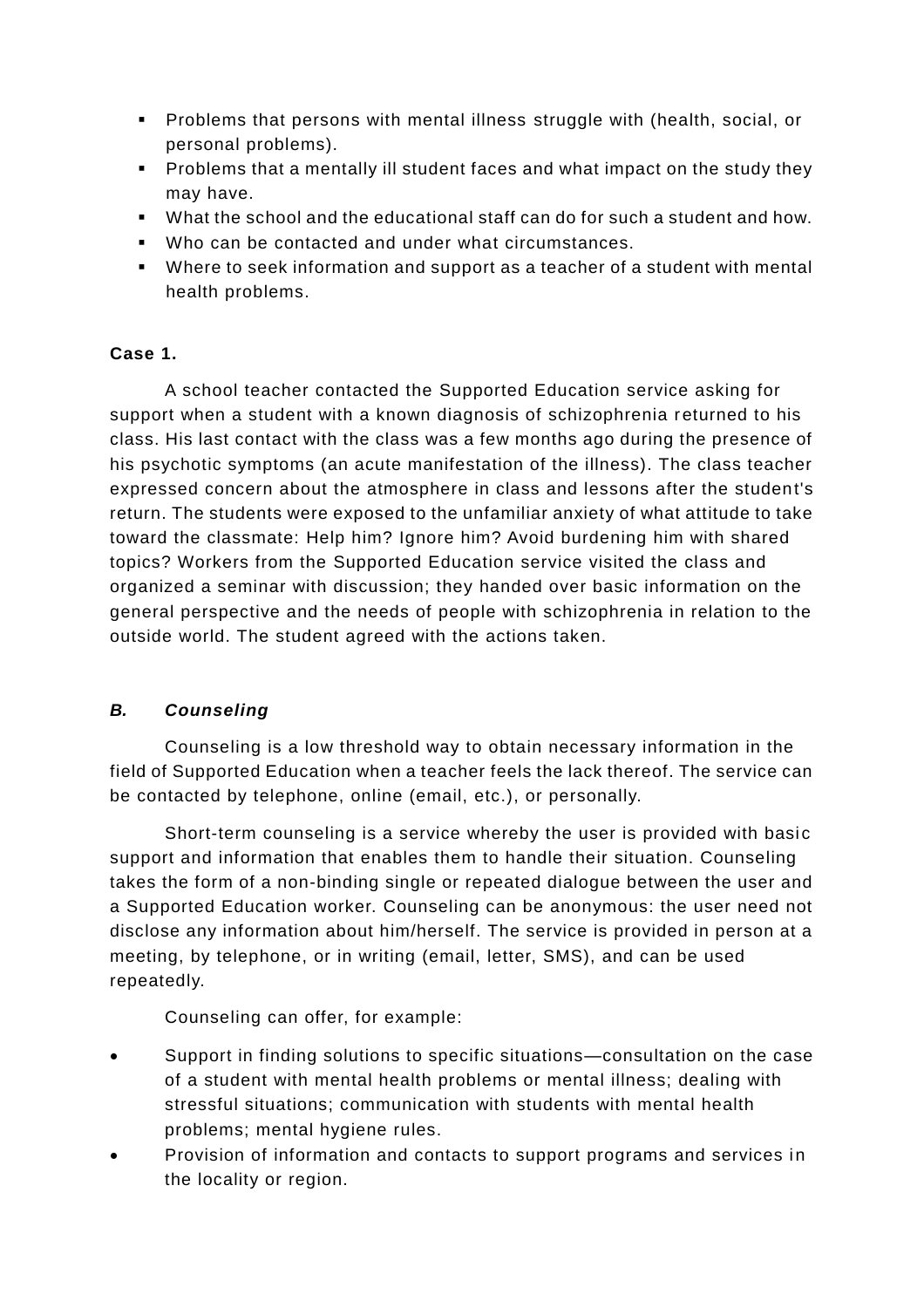- Information about mental disorders and mental illness.
- Organization of a prevention program or seminar for students focused on the issue of mental health or a specific situation (similar to a seminar for teachers).

It is appropriate to set aside specific times and human resources for counseling (e.g., Counseling provided on Monday and Thursday from 9am to 4pm, or other times according to prior arrangement). At these times a specific employee who is in charge of counseling is allocated to consult newcomers, answer phone calls, handle correspondence and arrange appointments.

#### **Case 2.**

At the request of an educator, the Supported Education service provided basic counseling when looking for possible solutions to difficulties the educator was experiencing with a student with a psychiatric disability. The student did not behave well at school, shouting at fellow students and teachers. The school was on the verge of sending him away from school. The teacher was informed about different ways of dealing with the situation, especially how to teach the student the critical skills required in dealing with the requirements of the school.

#### *C. Consultation and support*

Supportive consultation provides an opportunity to discuss the specific situation of a teacher, a class or a student with a specialist, focusing directly on the teacher's personal role. It is possible to establish long-term cooperation on the case, using group consultation (e.g., Balint group, supervision, training, etc.) or consultation within the school. Consultations within the school are particularly suitable for the clarification of possibilities when a student asks for adaptation of conditions of study, or he/she is simply "causing trouble" and there is a need to diagnose the situation.

Educational staff in all the above-mentioned challenging situations can consult gradually, plan, and find solutions in cooperation with a SEd worker. Furthermore, they can expect support when they cannot cope with the demands placed on them (time, energy, one's own strength, risk of exceeding the professional role) or are uncertain about their behavior, opportunities, rights and responsibilities. A SEd worker can serve as a counselor or mediator in communication with the school management, parents, psychiatrist, or Child Protection Office to develop a joint plan to work with the student. A SEd worker can also provide or arrange psychological support for the teacher (supervision, training, Balint group, expert advice) or support in managing stressful/crisis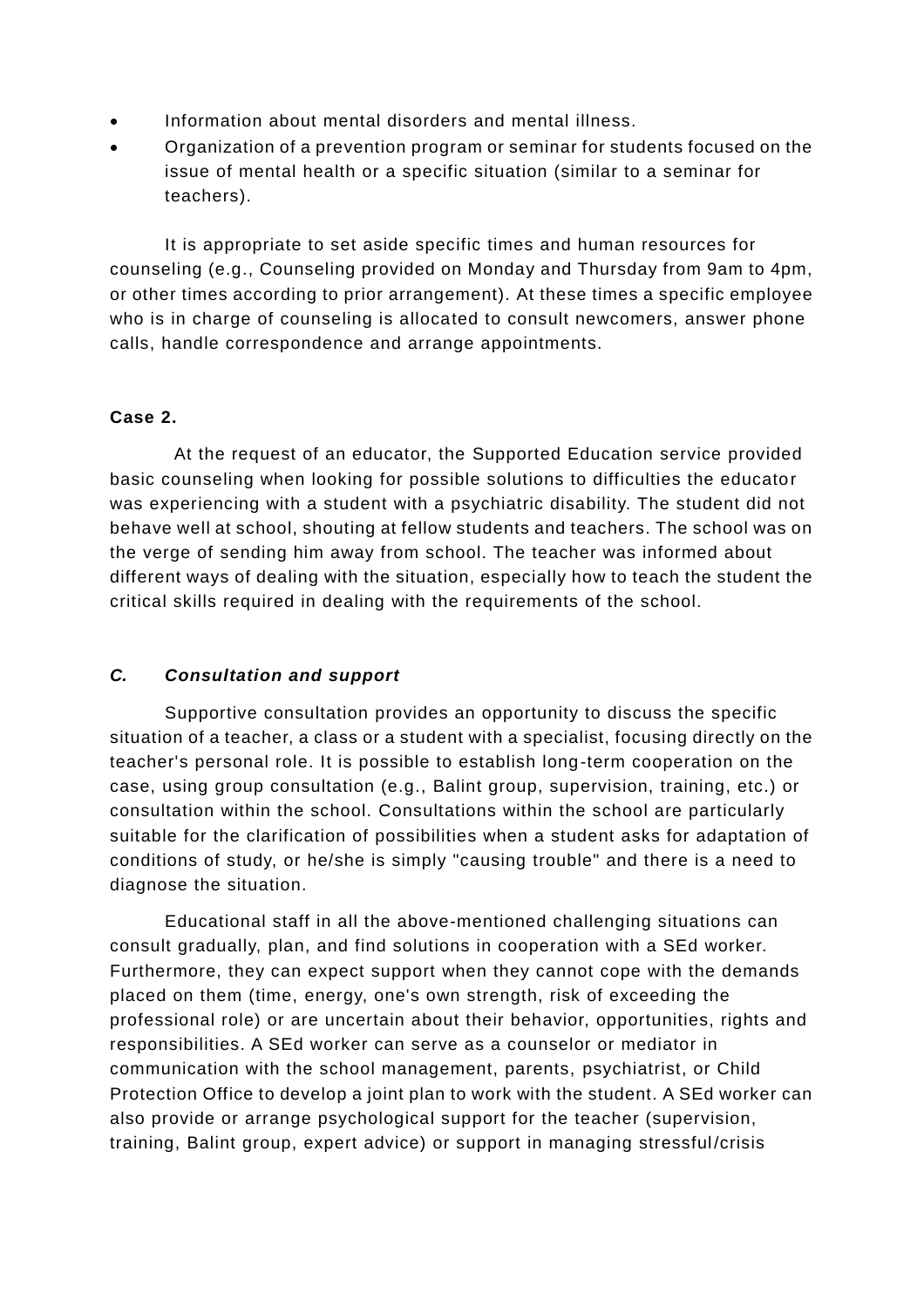situations. It is also possible to arrange crisis intervention for the teacher and the group which was impacted by the crisis situation.

SEd worker and teacher meetings are based on individual needs and possibilities within the service in order to find a solution to the teacher's specific customized needs. Cooperation can be long-term and may include follow-up.

## **Case 3.**

A teacher contacted the Supported Education service with a request for help concerning a student with mental health problems who couldn't decide whether or not to disclose her mental health problems to her classmates. He didn't know what advice to give. The teacher was informed about the existing disclosure brochure and that the ultimate decision of telling or not telling was up the student herself. The teacher discussed the topic of disclosure with the student with the help of the brochure.

## *D. Coordination*

Coordination of work with a student with mental health problems is based on the possibility of interconnection of experts concerned with the case. Supported Education can offer case management and can also facilitate a student's access to the supportive network of SEd. The existence of the SEd supportive network of educational counselors, psychologists, psychiatrists, social counselors, therapists and psychotherapists in connection with the student, his/her teachers and family or intimates creates several opportunities to grasp the situation and direct it to the benefit of the student in such a way that all the participants feel confident and safe, and are also pulling in the same direction as the student. Interconnection, education and communication among these experts prevents situations where, for example, a psychiatrist, therapist, or teacher—as well as sometimes the student him/herself—have different ideas, take contradictory steps, or make recommendations that cause uncertainty, confusion or conditions that do not allow the student to manage the demands of his study.

Resolving the client's situation often requires the cooperation of several institutions (organizations) whose services need to be coordinated. As a tool for more effective teamwork in solving clients' problems, case management is used. A SEd worker leads the client's case and, together with the client, chooses when and which social service, institution or organization should be involved in addressing the client's situation.

In resolving the client's situation, several services within one organization can participate, but also other entities that constitute a team may have varying degrees of involvement. The team can function passively—the members know